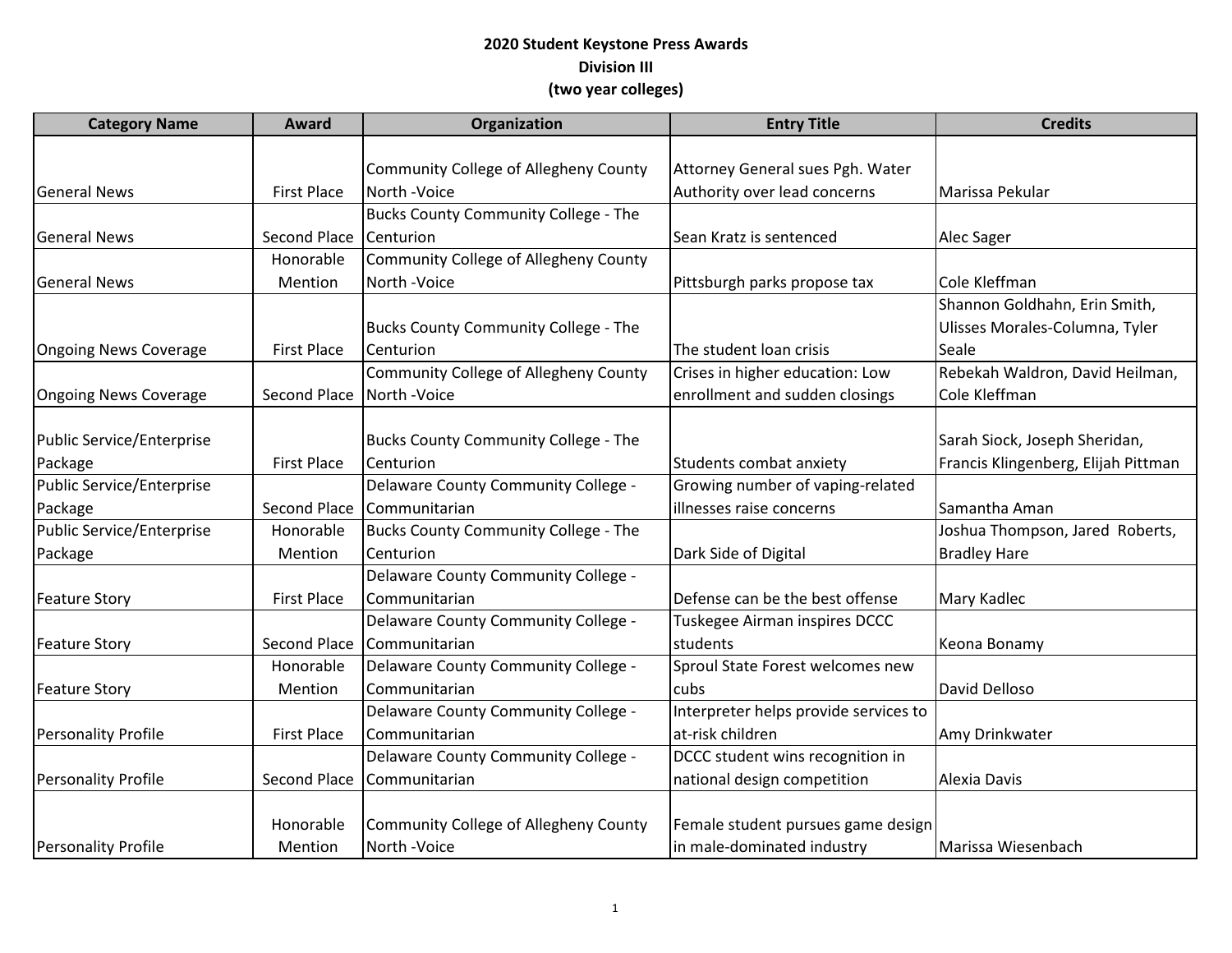## **2020 Student Keystone Press Awards Division III (two year colleges)**

| <b>Category Name</b>         | Award              | Organization                                | <b>Entry Title</b>                                      | <b>Credits</b>     |
|------------------------------|--------------------|---------------------------------------------|---------------------------------------------------------|--------------------|
|                              |                    | <b>Bucks County Community College - The</b> | Coach Justin Burroughs Hits Record                      |                    |
| <b>Sports Story</b>          | <b>First Place</b> | Centurion                                   | Number of Wins                                          | Sarah Siock        |
|                              |                    | Community College of Allegheny County       | Emperors skate for success on and                       |                    |
| <b>Sports Story</b>          | Second Place       | North - Voice                               | off ice                                                 | Gabriela Bosonetto |
|                              | Honorable          | Delaware County Community College -         |                                                         |                    |
| <b>Sports Story</b>          | Mention            | Communitarian                               | Phantoms earn first in shutout                          | Alex Philippsen    |
|                              |                    |                                             | Success tips from the team;                             |                    |
|                              |                    | Community College of Allegheny County       | Journalism is on the rise; You don't                    |                    |
| Editorial                    | <b>First Place</b> | North -Voice                                | need college                                            | Rebekah Waldron    |
|                              |                    | Delaware County Community College -         |                                                         |                    |
| Editorial                    | Second Place       | Communitarian                               | Dark history; cell phone; Hillary 2020 Victoria Lavelle |                    |
|                              |                    |                                             |                                                         |                    |
|                              |                    |                                             | A closing message from an outgoing                      |                    |
|                              | Honorable          | Community College of Allegheny County       | Editor-in-Chief; Laugh while you can;                   |                    |
| Editorial                    | Mention            | North - Voice                               | Celebrity worship is toxic                              | Aidan Segal        |
|                              |                    | Delaware County Community College -         | Quest: a portrait of an American                        |                    |
| Review                       | <b>First Place</b> | Communitarian                               | family                                                  | Dominique Smack    |
|                              |                    | Delaware County Community College -         | Knives Out is a precise, thrilling                      |                    |
| Review                       | Second Place       | Communitarian                               | whodunnit                                               | Samantha Aman      |
|                              | Honorable          | Community College of Allegheny County       |                                                         |                    |
| Review                       | Mention            | North - Voice                               | Forest of Tygers releases new album   Kristen Kaelin    |                    |
|                              |                    |                                             |                                                         |                    |
|                              |                    |                                             | Crisis Center North partners with                       |                    |
|                              |                    |                                             | CCAC North; IT: Chapter Two is more                     |                    |
|                              |                    | Community College of Allegheny County       | funny than frightening; Pirates in                      |                    |
| Cartoon/Graphic Illustration | <b>First Place</b> | North - Voice                               | turmoil as season comes to a close                      | Eva Koumoundouros  |
|                              |                    | Community College of Allegheny County       |                                                         |                    |
| Cartoon/Graphic Illustration | Second Place       | North - Voice                               | Up in Smoke                                             | Megan Kukieza      |
|                              |                    |                                             | Crosby and Pens seek another ring;                      |                    |
|                              | Honorable          | Community College of Allegheny County       | Dropping Student Debt; Veterans                         |                    |
| Cartoon/Graphic Illustration | Mention            | North - Voice                               | <b>Have Options</b>                                     | Morgan E. Cuda     |
|                              |                    | Community College of Allegheny County       | Emperors skate for success, on and                      |                    |
| <b>Sports Photo</b>          | <b>First Place</b> | North - Voice                               | off ice                                                 | Claire Kleffman    |